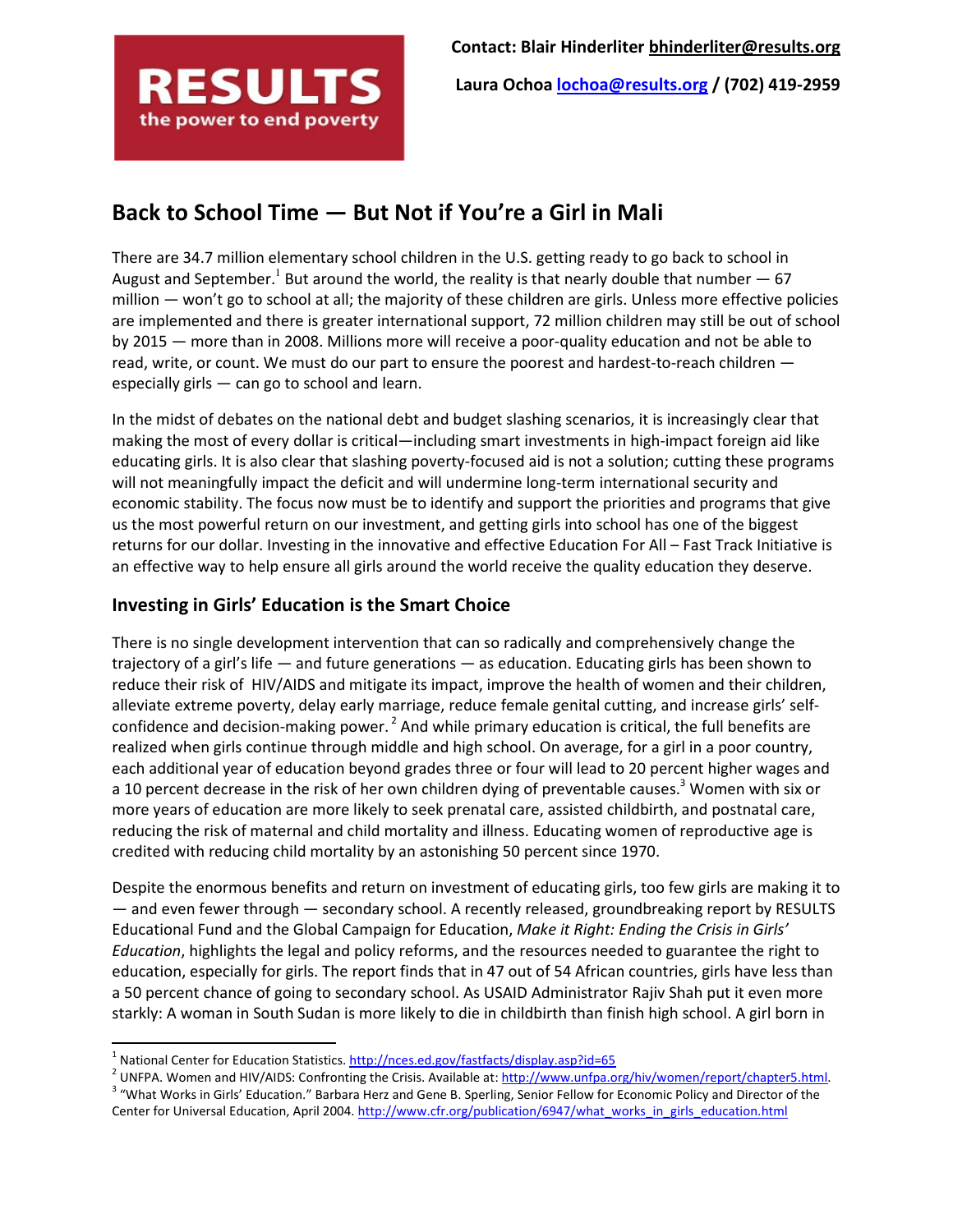Chad is only 10 percent more likely to learn how to read than she is to die before she turns five years  $ol<sup>4</sup>$ 

## How to Invest Effectively in Girls' Education: The Fast Track Initiative

Despite the urgent need to ensure girls enter and complete secondary school, the recently released USAID education strategy notes that USAID will withdraw funding and deemphasize support for secondary education. While this policy shift is disturbing, it only further underscores the clear rationale to invest some of our education money in the Education for All – Fast Track Initiative (FTI), which supports girls' secondary school programs.

The FTI is a global partnership of donors and developing countries, multilateral institutions, private foundations and companies, and civil society organizations that aims to ensure that all children receive a quality basic education. To date, FTI has supported 45 low-income countries, including Afghanistan and 24 African countries. Between 2004 and 2008, the number of children enrolled in school in FTIsupported countries in Africa went up 50 percent, compared to 27 percent in African countries without FTI support.

The FTI means good development based on the principle of mutual accountability: In exchange for technical support and additional funding, recipients must ensure sufficient domestic commitment of financial and political resources, strong national education plans, as well as transparent budgeting and sound monitoring for outcomes. FTI countries increased their **domestic expenditures** for primary education by six to nine percent per year between 2000 and 2005, higher on average than their economic growth. The FTI has been cited by the G-8 as a model of aid effectiveness. It is evidence-based and has taken the lead in developing a Results Framework to define and set clear and measurable targets in access and learning.

The FTI has a strong track record of progress on girls' education. More than two-thirds of girls completed the last grade of primary school in all FTI countries in 2008, compared with only 52 percent in 2000. In 29 of the 38 FTI partner countries for which gender data exist, the number of girls enrolled in primary school more than doubled between 2000 and 2008. In addition, the gender gap in primary school completion was reduced or closed in many countries. This improvement was significant in Bhutan, Djibouti, Ethiopia, The Gambia, Guinea, Nepal, Rwanda, and Senegal.

# What Will an Investment in FTI Achieve over the Next Three Years?

For every additional \$1 million invested in FTI:

- 74 new classrooms will be constructed,
- 8,000 more children will enter primary school,
- 500,000 textbooks will be distributed, or • 1,000 teachers will receive a year of training

 $\overline{a}$ 

Yet the FTI receives more requests for funding support for national education plans than it can fulfill. The FTI's success — and the fact that it is the only multilateral partnership for Education for All — is placing new burdens on its ability to support countries with approved national education plans. That gap threatens not only children's futures, but the recovery of many nations from decades of conflict. Half of the 67 million out-of-school children live on fragile and post-conflict states, with a growing number of them FTIeligible.<sup>5</sup> This population of children creates unprecedented opportunities, but also new

<sup>&</sup>lt;sup>4</sup> Remarks by USAID Administrator Dr. Rajiv Shah, David E. Barmes Global Health Lecture National Institutes of Health. February 15, 2011

<sup>&</sup>lt;sup>5</sup> Of the 45 developing country members, 12 are fragile states. Another 15 fragile and post-conflict countries are eligible, and it is likely most of them will become FTI members by 2012.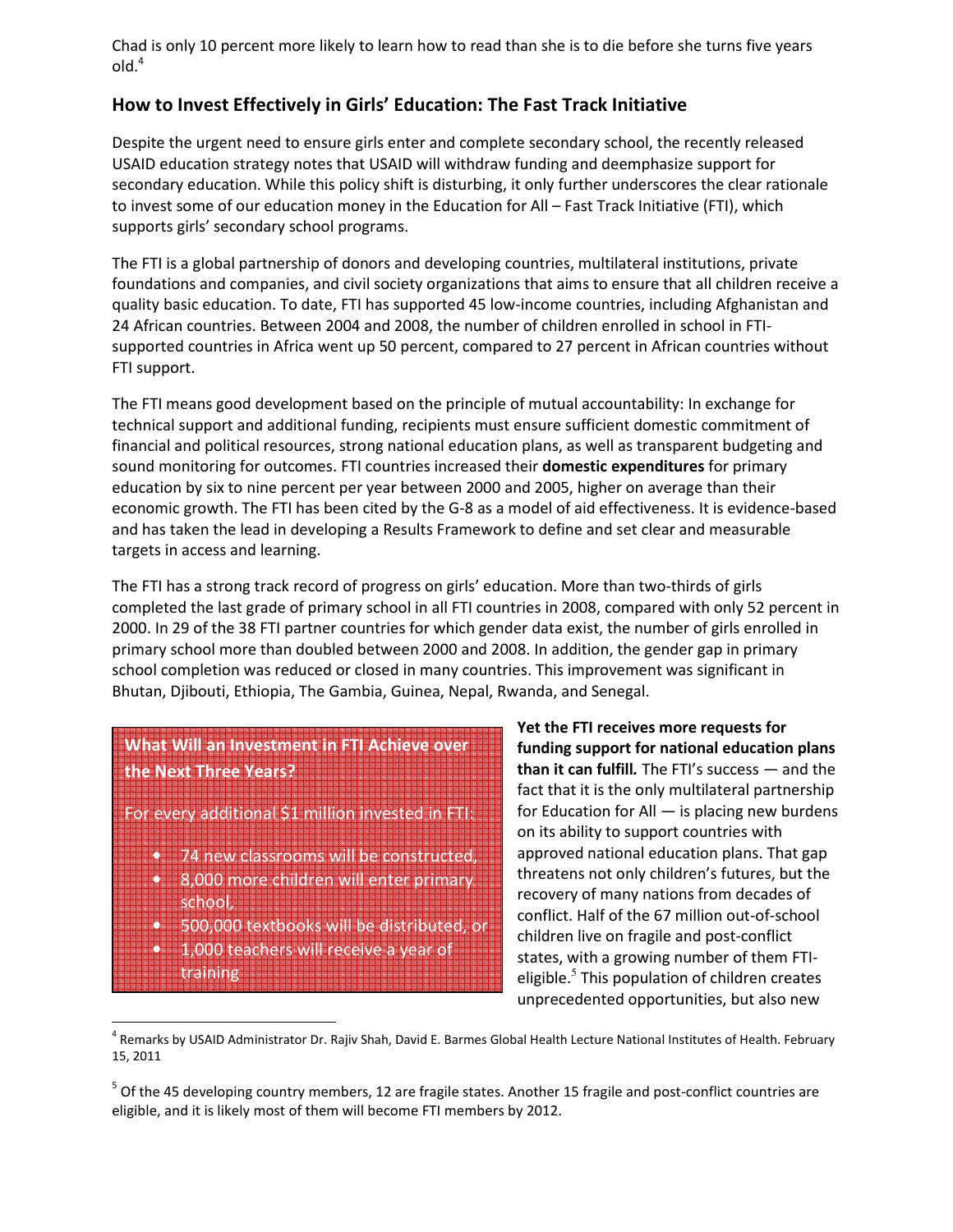demands for FTI funding to help countries bridge the gaps.

#### November FTI Replenishment Conference: A Chance to Make it Right

It is finally time for the U.S. to make its first-ever contribution the FTI.

The United States, despite being a voting member of the Board of Directors, has never contributed to the FTI to support grants for worthy national education plans; as a result, tiny Romania gives more to the FTI than the U.S.

The FTI is asking donors to make three-year pledges totaling \$2.5 billion at the first-ever FTI replenishment conference in Copenhagen, November 6-7 of this year. The FTI and civil society are urging the U.S. to make a three-year, \$375 million pledge — just 15 percent of the \$2.5 billion donor request. This U.S. commitment would be leveraged five- or six-fold with other donors and many times more with domestic resources by FTI countries.

### Global Support for the FTI

The FTI is increasingly viewed as the global partnership for education.

In its recent Multilateral Aid Review, the UK Department for International Development (DfID) rated FTI as "good value for money" and stated that it will continue to fund the FTI because the FTI is the only multilateral that focuses solely on achieving the education Millennium Development Goals, concentrates its resources on the poorest countries and on fragile states, and makes a significant contribution to education policy at the national and global level. In his recent report Education for All: Beating Poverty, Unlocking Prosperity, former UK Prime Minister Gordon Brown asserted that the limited support and resources that FTI has received in comparison to the global funds for health "represents a wasted opportunity" since the FTI directly links aid to national plans and "provides donors with an opportunity to pool resources, thereby lowering transaction costs, and harmonizing their efforts to support national plans."

Brown and others have expressed support for the FTI's improved leadership and a reformed governance system that gives developing countries and civil society a greater voice, and, most importantly, a capacity to support programs that deliver results.

There also is growing support in Congress for investing in the FTI. Reps. Nita Lowey (D-NY), ranking member on the House State and Foreign Operations Subcommittee of Appropriations (which oversees the annual foreign aid budget), and Dave Reichert (R-WA) introduced the bipartisan Education for All Act of 2011, which calls on the U.S. to support a multilateral education initiative, like the Fast Track Initiative. In the fiscal year 2011 Foreign Operations appropriations bills (which were not enacted because of a larger continuing resolution deal), both the House and Senate carved out funding for the FTI as a part of the basic education budget. The fiscal year 2012 House State and Foreign Operations appropriations bill authorizes the U.S. to allocate a portion of the overall basic education funding to the FTI, and in her public statement on this bill, ranking member Lowey clearly stated her support for a U.S. contribution to FTI. Lowey cited that an FTI investment "will allow the U.S. to leverage funds from across other donors to multiply the impact of each U.S. dollar spent to increase access to basic education."

### We Can't Balance Our Budget by Slashing Global Education Programs

When we look at the numbers, slashing global poverty programs won't make a dent in the deficit. Most Americans think the U.S. spends a quarter of its budget on development assistance — but it's really less **than one percent**. In fact, based on that assumption, most Americans would be happy to "cut" foreign aid to seven to 10 percent of the budget. While slashing these effective investments won't do anything meaningful for our national deficit, it would have a tragic impact on these life-improving and life-savings programs.